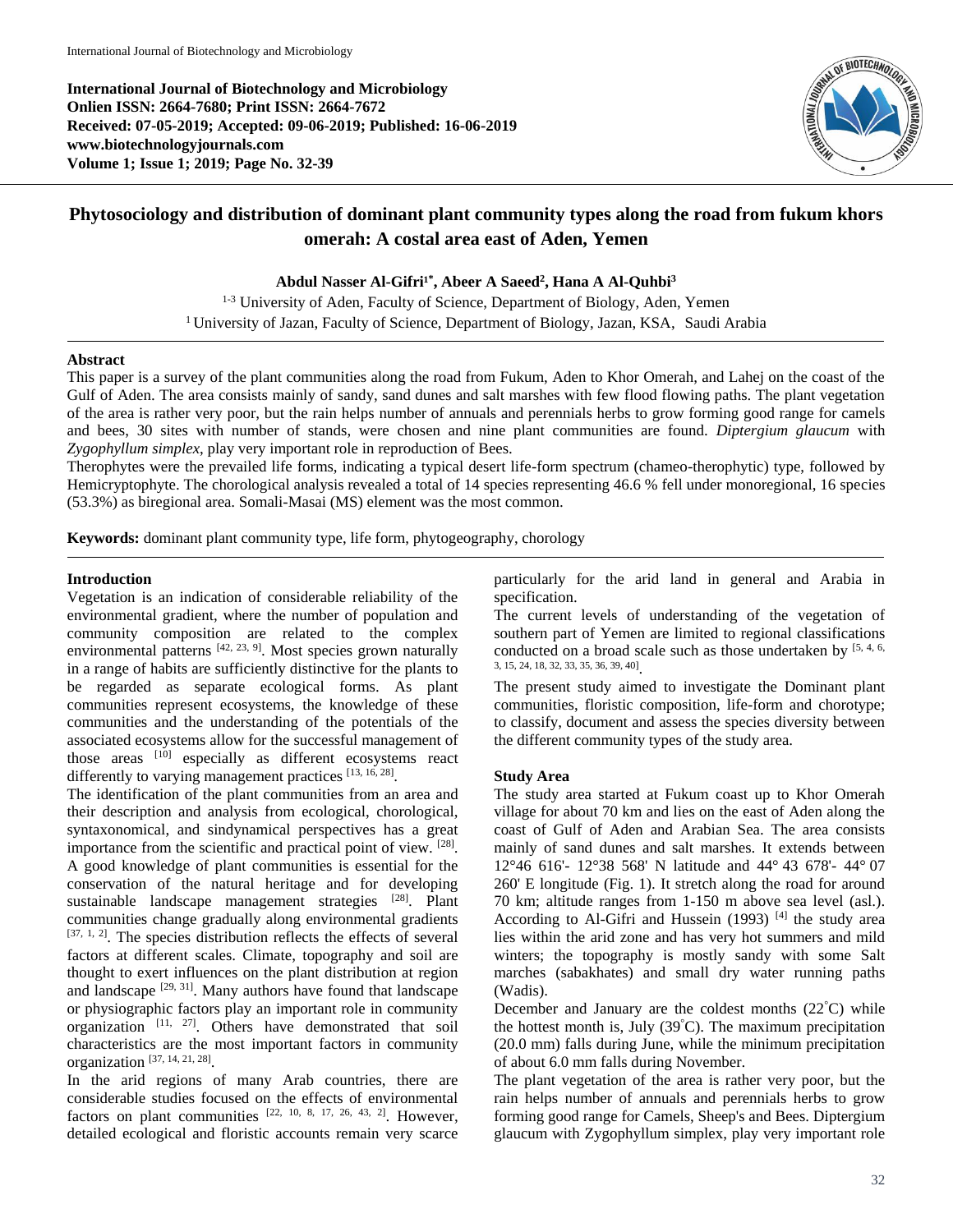in reproduction of Bees and alone used by fisher men to keep the eggs of fishes and Lobster save while using the iron tent box for fishing. (Personal communication with Bee keepers and fisher men at the study area.)



**Map 1:** Location of the study area, along the east coast of Aden.

#### **Materials and methods**

A total of 30 sites with variable number of stands depends on the site size, start from one stand to number of stands up to 7 stands, depending on how large of each site. (Table 1), along the road from coast of Fukum, Aden governorate up to Khor Omerah, Lahej governorate, were randomly selected within

the available vegetation cover areas, for surveying the plant vegetation and diversity. The study was conducted during February 2015 that period just one month after good rain at the area. Represents the optimum growing and flowering seasons for almost plant species in the area. The vegetation investigation follow the Broun Blanque Quadrate system of 10X10 m, were the covering percentage of each plant was calculated and figures  $5,4,3,2,1$  and  $+$  (Plus) are used following Broun Blanque (1964)<sup>[12]</sup> for each stand.

The vegetation analysis follow Whittaker (1978) [42]. The Dominant Community Type (DCT) was used by follow the presence of high covering percentage of each species in each stand.

Life-forms were determined according to Raunkier  $(1937)$ <sup>[30]</sup>. A chorological analysis of the recoded species was made to assign to world geographical groups, according to White & Leonard  $(1991)$ <sup>[41]</sup>.

The collected specimens were identified and deposited at Aden University Herbarium.

Altitude and geographical coordinates were measured using GPS (Geographical Position System) for each site see (Table 1).

| Site No.                 | N. longitude | E. latitude | Soil type                       |
|--------------------------|--------------|-------------|---------------------------------|
| 1                        | 12 46 616    | 044 43 678  | Salt marshes                    |
| $\overline{c}$           | 12 15 975    | 044 45 289  | Saline soil                     |
| $\overline{3}$           | 12 47 566    | 044 42 562  | Sandy soil                      |
| $\overline{\mathcal{L}}$ | 12 47 009    | 044 43 304  | Sandy with gravels              |
| 5                        | 12 46 616    | 044 43 678  | Sandy plain                     |
| 6                        | 12 48 435    | 044 40 173  | Sandy with water running coarse |
| 7                        | 12 48 335    | 044 48 635  | Sandy with water running coarse |
| 8                        | 12 48 678    | 044 39 296  | Sandy with water running coarse |
| $\overline{9}$           | 12 48 435    | 044 40 173  | Sandy area                      |
| 10                       | 12 49 038    | 044 39 719  | Sandy area                      |
| 11                       | 12 48 835    | 044 48 635  | Sandy area                      |
| 12                       | 12 48 795    | 044 32 393  | Small Sand dune                 |
| 13                       | 12 48 610    | 044 43 059  | Small Sand dune                 |
| 14                       | 12 49 038    | 044 37 719  | Small Sand dune                 |
| 15                       | 12 46 530    | 044 28 711  | Small Sand dune                 |
| 16                       | 12 46 902    | 044 29 454  | Sandy area                      |
| 17                       | 12 48 795    | 044 32 393  | Salt marshes                    |
| 18                       | 12 45 831    | 044 25 782  | Salt marshes                    |
| 19                       | 12 45 965    | 044 26 402  | Stable sand dune                |
| 20                       | 12 46 166    | 044 27 243  | Stable sand dune                |
| 21                       | 12 46 301    | 044 27 837  | Stable sand dune                |
| 22                       | 12 46 530    | 044 28 711  | Sandy with clay                 |
| 23                       | 12 41 540    | 044 17 121  | Sandy with clay                 |
| 24                       | 12 41 660    | 044 17 400  | Sand dune                       |
| 25                       | 1245831      | 044 25 787  | Sand dune                       |
| 26                       | 12 39 215    | 044 10 243  | sandy and gravel                |
| 27                       | 12 37 229    | 044 11 945  | sandy and gravel                |
| 28                       | 12 40 471    | 044 14 945  | sandy and gravel                |
| 29                       | 12 41 540    | 044 17 121  | sandy and gravel                |
| 30                       | 12 38 568    | 044 07 260  | sandy and gravel                |

**Table 1:** GPS coordinates and soil type for each sites.

#### **Results**

Our finding are summarized in (Tables 2 and 3) as follows:

# **Dominant Community Types (DCT)**

The Distribution of the plant community types among their

altitudinal ranges, location, the mean cover abundance values and the description of the nine plant community types as follows:

I- *Halopeplis perfoliata,* this community type was represented in pure stand in 2stands, at sabakha area between Fukum and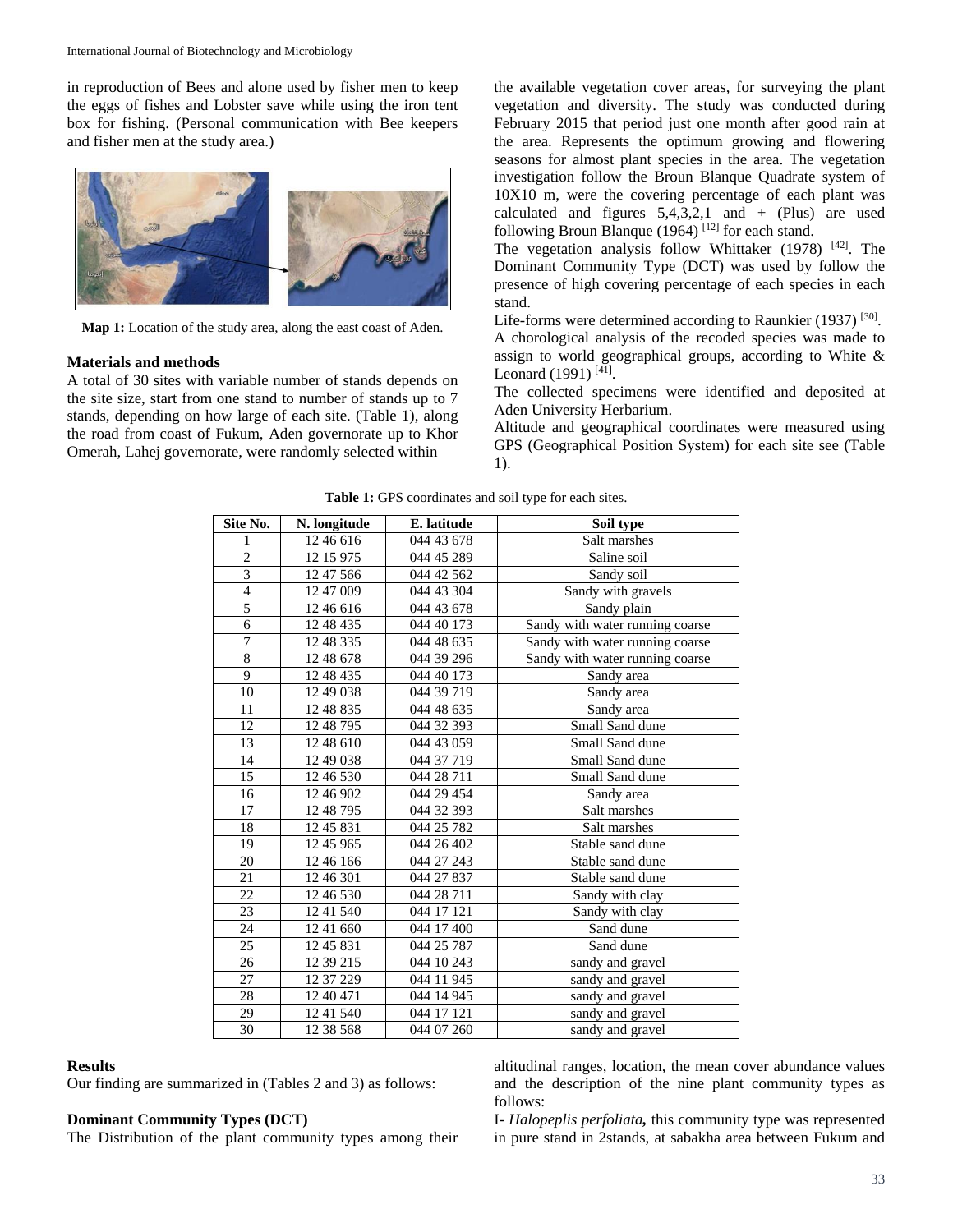International Journal of Biotechnology and Microbiology

Emran and its abundance cover is about 40 %. See Fig.2.

II-*Zygophullum-Diptergium-Odyssea*, this community type widespread, along the study area it found in seven stands. Associated with *Panicum turgidum, Heliotropium bacciferum*  and *Cyperus conglomeratus;* the abundance plant cover is about 60 %.

III-*Zygophyllum simplex,* this community type found in 5 stands and associated with *Diptergium glaucum and Odyssea mucronata*; its vegetation cover is about 45 %*.* See Fig. 3.

IV-*Heliotropium bacciferum* the dominant community, found at 9 stands and associated with *Diptergium glaucum*, *Cenchrus ciliaris, Eragrostis papposa, Zygophyllum simplex, Panicum turgidum*, *Cyprus conglomeratus, polycarpea repens*  and *Indegofera argentea.* Its vegetation cover is about 30 %*.* See Fig. 5.

V*- Diptergium glaucum* community type, found at fine sandy soils, it consisted of eight stands and associated with *Cenchrus ciliaris, Chenopodium murale, Chloris barbata, Cyperus conglomeratus, Zygophyllum simplex* and *Heliotropium bacciferum*, the plant cover abundance about 20%. See Fig.8. VI*-Calligonum comosum* community type, occupies a large

parts of the wadi, located on slopes on sandy soils. It consisted

of seven plots, associated with *Zygophyllum simplex, Aerva javanica, Polycarpea repens, Indegofera argentea Chloris barbata,* and *Fagonia indica;* their cover abundance is 50%. See Fig.4.

VII-*Salvadora persica* community type, located at sandy soils, and stable sand dunes represents a large amount in the study area. It consisted of 10 stands and associated with *Chloris barbata, Aristida adscensionis, Cleome viscosa*, *Cyperus conglomerates, Calotropis procera, Euphorbia granulata* and *Senna italica;* cover abundance about 40%.

VIII-*Pulicaria –Salsola* community type inhabits the wadi bed; consisted of three stands and associated with *Salvadora persica, Calotropis procera, Aristida adscensionis, Cyperus conglomeratus, Leptadenia pyrotechnica, Fagonia paulayana*  and *Tephrosia purporea;* cover abundance about 20 %.

IX-*Acacia tortilis* community type, widespread on gravel sandy soils just near of Khor Omerah, it consisted of five stands and associated with *Salvadora persica*, *Aerva javanica, Anticharis glandlosa, Calotropis procera, Senna italica, Panicum turgidum, Cleome brachycarpea* and *Euphorbia granulate;* their cover abundance about 40%.



**Fig 2:** The *Halopeplis perfoliata* community type at the salt marshes (sabakhaes)



**Fig 3:** Sandy area with vegetation cover of *Zygophyllum simplex*.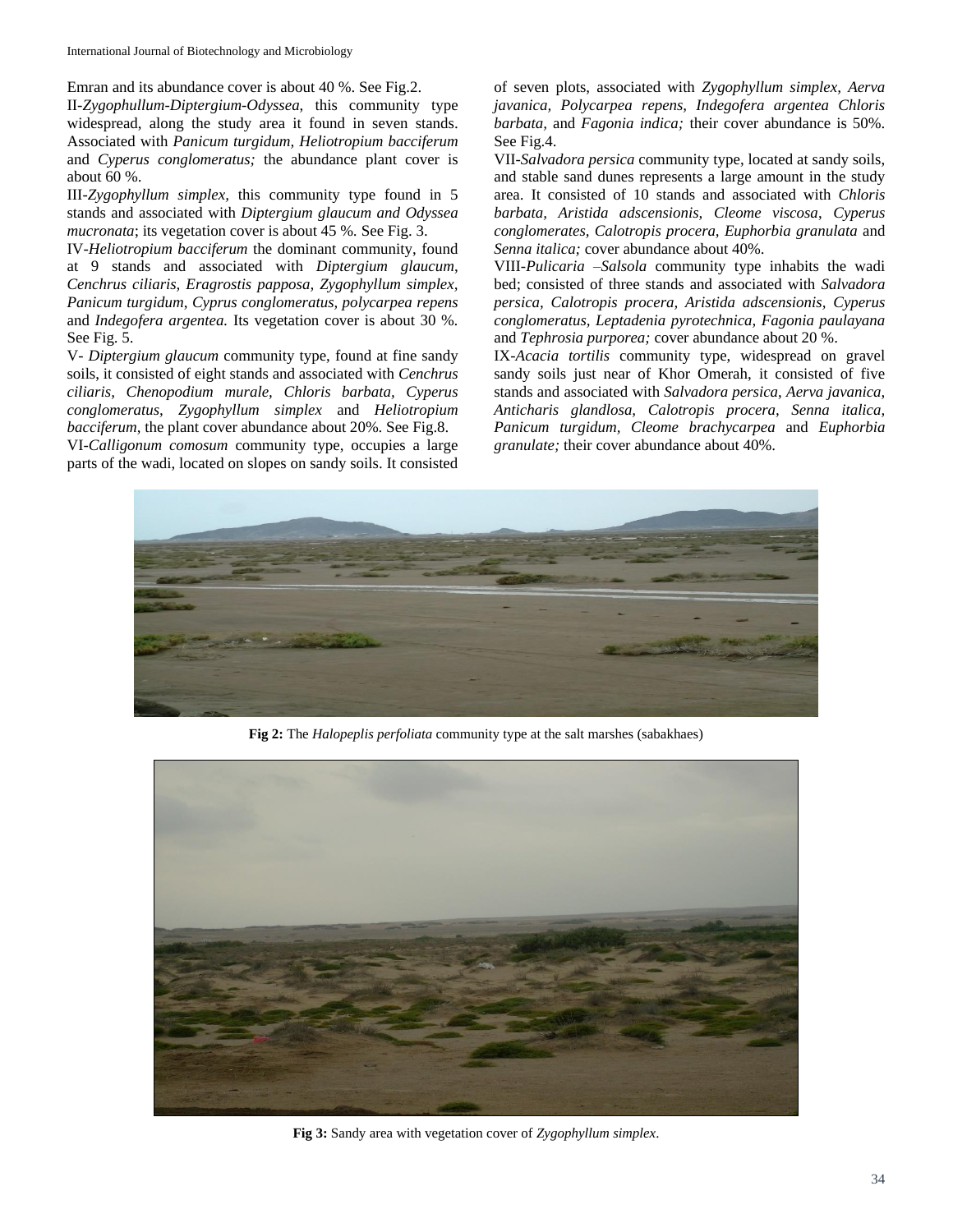| Table 2: to show the plant species in each site with its covering value and the dominant community type between the bold lines |  |  |  |  |
|--------------------------------------------------------------------------------------------------------------------------------|--|--|--|--|
|--------------------------------------------------------------------------------------------------------------------------------|--|--|--|--|

| <b>Study Sites</b>      |                          |                          |                   |                          |                          |                          |                          |                          |                          |                          |                          |                          |                          |                          |                          |                          |                          |                          |                          |                          |                          |                |                |                |                          |                          |                          |                          |                          |                          |
|-------------------------|--------------------------|--------------------------|-------------------|--------------------------|--------------------------|--------------------------|--------------------------|--------------------------|--------------------------|--------------------------|--------------------------|--------------------------|--------------------------|--------------------------|--------------------------|--------------------------|--------------------------|--------------------------|--------------------------|--------------------------|--------------------------|----------------|----------------|----------------|--------------------------|--------------------------|--------------------------|--------------------------|--------------------------|--------------------------|
| species names           |                          | 2                        | 3                 | 4                        | 5                        | 6                        | 7                        | 8                        | 9                        | 10 <sup>1</sup>          | 11                       | 12                       | 13                       | 14                       | 15                       | 16                       | 17                       | 18                       | 19                       | 20 21 22 23 24 25 26     |                          |                |                |                |                          |                          | 27                       | 28                       | 29                       | 30                       |
| Halopeplis perfata      | 3                        |                          |                   |                          | $\overline{a}$           |                          | L.                       |                          | $\overline{a}$           | $\overline{a}$           | $\overline{a}$           | $\overline{a}$           | $\overline{a}$           | $\overline{a}$           | ٠                        |                          |                          |                          |                          | $\overline{a}$           |                          | $\overline{a}$ |                | $\overline{a}$ |                          |                          | $\overline{a}$           | $\overline{a}$           | ۰                        | $\overline{\phantom{a}}$ |
| Odyssea mucronata       | $\overline{a}$           |                          | $\overline{2}$    |                          | 3                        | 1                        | $\ddot{}$                |                          | $\overline{a}$           |                          | $^{+}$                   |                          | $^{+}$                   | $\sim$                   |                          |                          | $\overline{a}$           | $\overline{a}$           | $\overline{a}$           | $\overline{a}$           |                          |                | $\overline{a}$ |                | $\overline{a}$           |                          |                          | $\blacksquare$           | $\overline{\phantom{a}}$ |                          |
| Diptergium glaucum      | $\overline{\phantom{a}}$ | 3                        | $\overline{2}$    | 3                        | 3                        | $^{+}$                   | $\mathbf{1}$             |                          | 3                        | 3                        | $\overline{\phantom{a}}$ | $\overline{a}$           | $\overline{a}$           | $\overline{a}$           | $\overline{1}$           | $\ddot{}$                | 1                        | $+$                      | 3                        | 3                        | $\overline{2}$           | $\overline{2}$ | 3              | $\overline{+}$ | $\overline{c}$           | $\ddot{}$                |                          | $+$                      | $\mathbf{1}$             | $^{+}$                   |
| Zygophyllum simplex     |                          | 3                        | 3                 | $\overline{c}$           | 1                        | 1                        | $\mathbf{1}$             |                          | 3                        | 3                        | 3                        | $\overline{2}$           | $\overline{2}$           | $\overline{2}$           | $+$                      |                          |                          |                          |                          |                          |                          |                |                |                |                          |                          | 1                        | $\mathbf{1}$             | $\mathbf{1}$             |                          |
| Panicum turgidum        |                          | $\overline{\phantom{a}}$ |                   |                          | 1                        | $^{+}$                   | $^{+}$                   |                          |                          |                          |                          |                          | $\overline{\phantom{a}}$ | $\overline{\phantom{a}}$ |                          |                          |                          | $^{+}$                   | $+$                      | $^{+}$                   | $^{+}$                   | $^{+}$         | $^{+}$         |                |                          |                          | $\overline{\phantom{a}}$ | $\overline{\phantom{a}}$ | $\overline{\phantom{a}}$ |                          |
| Heliotropium bacciferum |                          |                          |                   |                          | $+$                      | $\overline{a}$           | $\overline{\phantom{a}}$ | $^{+}$                   | $\overline{a}$           | $\blacksquare$           |                          |                          | $\overline{\phantom{a}}$ |                          | 3                        | 3                        | 3                        | 3                        | $\overline{4}$           | 4                        | 3                        | $\overline{4}$ | 3              |                |                          |                          | $^{+}$                   | $^{+}$                   | $\qquad \qquad -$        |                          |
| Cyperus conglomeratus   |                          | $\overline{\phantom{a}}$ |                   | $\overline{\phantom{a}}$ | $\ddot{}$                | $\ddot{}$                | $\ddot{}$                | $+$                      | $\overline{a}$           | $\overline{a}$           | ۰                        |                          | $\overline{a}$           | $\overline{a}$           | $\overline{a}$           | $\ddot{}$                | $\overline{a}$           | $\overline{a}$           | $\ddot{}$                | $\overline{a}$           |                          | $\ddot{}$      | $^{+}$         |                | L,                       |                          | $\overline{\phantom{a}}$ | $\overline{a}$           | $\qquad \qquad -$        | $\blacksquare$           |
| Cenchrus ciliaris       | $\blacksquare$           | $\overline{\phantom{a}}$ | $\overline{a}$    | $\overline{\phantom{a}}$ | $\blacksquare$           | $\overline{a}$           | $\overline{a}$           |                          | $\overline{a}$           | $\overline{a}$           | $\overline{a}$           | $\overline{a}$           | $\overline{\phantom{a}}$ | $\overline{\phantom{a}}$ | $+$                      | $+$                      | $^{+}$                   | $\blacksquare$           | $+$                      | $\overline{a}$           | $^{+}$                   | $^{+}$         |                |                | $\overline{a}$           |                          | $\overline{a}$           | $\blacksquare$           | $\overline{a}$           | $\blacksquare$           |
| Eragrostis papposa      |                          | $\overline{a}$           |                   |                          | $\blacksquare$           | $\overline{a}$           | $\blacksquare$           |                          | $\overline{a}$           | $\overline{a}$           | $\overline{a}$           |                          | $\overline{\phantom{a}}$ | $\sim$                   | $+$                      |                          |                          | $\overline{a}$           | $\overline{a}$           | $\overline{a}$           | $\ddot{}$                |                |                |                | $\overline{a}$           |                          | $\overline{a}$           | $\sim$                   | $\overline{\phantom{a}}$ | $\blacksquare$           |
| Polycarpea repens       |                          | $\overline{a}$           | $\overline{a}$    | $\overline{a}$           | $\ddot{}$                | $\overline{a}$           | $\blacksquare$           |                          | $\overline{a}$           | $\overline{a}$           | $\overline{a}$           |                          | $\overline{\phantom{a}}$ | $\overline{a}$           | $+$                      |                          | $\overline{a}$           | $\overline{a}$           | $+$                      | $\overline{\phantom{a}}$ | $\overline{a}$           |                |                |                |                          |                          | 1                        | 1                        | $\mathbf{1}$             | $^{+}$                   |
| Fagonia indica          | $\overline{a}$           | $\overline{a}$           |                   |                          | $+$                      | $\overline{a}$           | $+$                      | $+$                      | $^{+}$                   | $\overline{a}$           | $\overline{a}$           | $\overline{a}$           | $\overline{\phantom{a}}$ | $\overline{a}$           | ٠                        |                          | $^{+}$                   | $^{+}$                   | $+$                      | $\overline{\phantom{0}}$ |                          |                |                | $\overline{a}$ | $\overline{a}$           |                          | $^{+}$                   | $\sim$                   | $\overline{a}$           | $^{+}$                   |
| Indegofera argentea     |                          | $\overline{a}$           |                   | $\overline{\phantom{a}}$ | $\blacksquare$           | $+$                      | $\ddot{}$                | $^{+}$                   | $\overline{a}$           |                          |                          |                          | $\overline{a}$           | $\overline{\phantom{a}}$ | $+$                      | $\overline{\phantom{a}}$ | $^{+}$                   |                          | $\overline{\phantom{a}}$ | $\overline{\phantom{a}}$ |                          | $^{+}$         | $^{+}$         |                |                          |                          | $\ddot{}$                | $^{+}$                   | $+$                      | ٠                        |
| Calligonum comosum      |                          | $\overline{a}$           |                   | $\overline{\phantom{a}}$ | $\overline{\phantom{a}}$ | $\overline{4}$           | 3                        | $\overline{4}$           | $\mathbf{1}$             | $^{+}$                   | $\overline{a}$           |                          | $\blacksquare$           | $\overline{\phantom{a}}$ | $\overline{a}$           |                          | $\overline{a}$           | $\overline{\phantom{a}}$ | $\overline{a}$           | $\overline{a}$           |                          |                |                |                |                          |                          | $\overline{a}$           | $\overline{\phantom{a}}$ | $\overline{\phantom{a}}$ |                          |
| Salvadora persica       |                          | $\overline{\phantom{a}}$ |                   |                          | $\blacksquare$           | $\overline{a}$           | $\overline{\phantom{a}}$ |                          |                          | $\overline{a}$           | $\overline{2}$           | 3                        | 3                        | 3                        | $\overline{2}$           | $\overline{2}$           | 3                        | $\overline{c}$           | $\overline{a}$           | $\overline{\phantom{0}}$ |                          |                |                | $\overline{+}$ | $^{+}$                   | $^{+}$                   | $\overline{\phantom{a}}$ | $\overline{\phantom{a}}$ | $\overline{\phantom{a}}$ | $\overline{4}$           |
| Calotropis procera      |                          |                          |                   |                          | $\overline{a}$           |                          | $\overline{\phantom{0}}$ |                          |                          | $\overline{\phantom{a}}$ | $^{+}$                   |                          | $\overline{a}$           | $^{+}$                   |                          |                          |                          |                          | $\overline{a}$           |                          |                          |                |                | $\overline{+}$ | $\overline{+}$           | $\ddot{}$                | $\qquad \qquad -$        | $\overline{\phantom{a}}$ | ۰                        |                          |
| Chloris barbata         |                          |                          |                   |                          |                          |                          |                          |                          |                          |                          |                          |                          |                          |                          |                          |                          |                          |                          |                          |                          |                          |                |                |                |                          |                          |                          |                          |                          |                          |
| Aristida adscensionis   |                          |                          |                   |                          |                          |                          |                          |                          |                          |                          |                          |                          |                          |                          |                          |                          |                          |                          |                          |                          |                          |                |                |                |                          |                          |                          |                          |                          |                          |
| Euphorbia granulata     |                          | $\overline{a}$           | $\overline{a}$    |                          | $\overline{a}$           | $\overline{a}$           | $\overline{\phantom{a}}$ |                          | $\overline{a}$           | $\overline{\phantom{a}}$ | $\overline{a}$           | $\overline{a}$           | $\overline{\phantom{a}}$ | $\overline{\phantom{a}}$ | $\overline{a}$           | $\overline{\phantom{a}}$ | $\overline{a}$           | $+$                      | $+$                      | $^{+}$                   | $\overline{a}$           | $\overline{a}$ |                | $\overline{a}$ | $\overline{a}$           | $\overline{a}$           | $+$                      | $\! + \!\!\!\!$          | $+$                      | $+$                      |
| Pulicaria glutinosa     | $\bar{a}$                | $\overline{\phantom{a}}$ | $\overline{a}$    | $\overline{\phantom{a}}$ | $\sim$                   | $\overline{a}$           | $\blacksquare$           | $\overline{a}$           | $\overline{\phantom{a}}$ | $\sim$                   | $\blacksquare$           | $\overline{a}$           | $\overline{\phantom{a}}$ | $\sim$                   | $\overline{a}$           |                          | $\overline{a}$           | $\blacksquare$           | $\overline{\phantom{a}}$ | $\overline{\phantom{a}}$ | $\overline{a}$           | $\overline{a}$ |                | 3              | $\overline{2}$           | $\overline{2}$           | $\blacksquare$           | $\overline{a}$           | $\overline{\phantom{a}}$ | $\blacksquare$           |
| Tephrosia purporea      | $\blacksquare$           | $\overline{a}$           |                   | $\overline{\phantom{a}}$ | $\overline{\phantom{a}}$ | $\overline{a}$           | $\overline{a}$           |                          | $\overline{a}$           | $\sim$                   | $\overline{a}$           | $\overline{a}$           | $\overline{a}$           | $\overline{a}$           | $\overline{a}$           | $-$                      | $\overline{a}$           | $\overline{\phantom{a}}$ | $\overline{a}$           |                          | $\overline{a}$           |                | $\ddot{}$      | $^{+}$         | $\ddot{}$                | $^{+}$                   | $+$                      | $+$                      | $\overline{a}$           |                          |
| Leptadenia pyrotechnica |                          |                          |                   |                          | $\overline{a}$           | $\overline{a}$           | $\overline{\phantom{a}}$ |                          | $\overline{a}$           | $\overline{a}$           | $\overline{a}$           |                          | $\overline{\phantom{a}}$ | $\overline{\phantom{a}}$ |                          |                          |                          |                          | ÷,                       | $\overline{a}$           |                          |                |                |                | $\overline{+}$           |                          | $\overline{a}$           | $\overline{\phantom{a}}$ | $\overline{a}$           | $\blacksquare$           |
| Salsola spinescens      |                          | $\overline{a}$           |                   |                          | $\bar{a}$                |                          | Ĭ.                       |                          | $\overline{a}$           |                          |                          |                          | $\overline{a}$           |                          |                          |                          |                          | $\overline{a}$           | $\overline{a}$           | $\overline{a}$           |                          |                |                | $\overline{2}$ | $\overline{2}$           | 3                        | $+$                      | $^{+}$                   | $\ddot{+}$               | $^{+}$                   |
| Fagonia paulayana       |                          | $\overline{\phantom{a}}$ |                   | $\overline{\phantom{a}}$ | $\overline{\phantom{a}}$ | $\overline{\phantom{a}}$ | $\overline{\phantom{a}}$ |                          | $\overline{a}$           | $\blacksquare$           |                          |                          | $\overline{\phantom{a}}$ | $\overline{\phantom{a}}$ | $\overline{\phantom{0}}$ |                          | $\overline{a}$           | $\overline{\phantom{a}}$ | $\overline{\phantom{a}}$ | $\qquad \qquad -$        |                          |                |                | $^{+}$         | $^{+}$                   | $\ddot{}$                | $\overline{\phantom{a}}$ | $\overline{a}$           |                          |                          |
| Acacia tortilis         | $\blacksquare$           | $\overline{\phantom{a}}$ | $\qquad \qquad -$ | $\overline{\phantom{a}}$ | $\bar{a}$                | $\overline{\phantom{a}}$ | $\blacksquare$           |                          | $\qquad \qquad -$        | $\overline{\phantom{a}}$ | $\overline{\phantom{a}}$ | $\overline{\phantom{a}}$ | $\overline{\phantom{a}}$ | $\overline{\phantom{a}}$ | $\qquad \qquad -$        |                          | $\overline{\phantom{a}}$ | $\overline{\phantom{a}}$ | $\blacksquare$           | $\overline{\phantom{a}}$ |                          |                |                |                |                          |                          | 3                        | 3                        | 3                        | 3                        |
| Senna italica           | $\overline{\phantom{a}}$ | $\overline{a}$           |                   |                          | $\blacksquare$           | $\overline{a}$           | $\overline{a}$           | $\overline{\phantom{a}}$ | $\overline{a}$           | $\blacksquare$           | ۰                        | $\overline{\phantom{a}}$ | $\overline{\phantom{a}}$ | $\overline{\phantom{a}}$ | ۰                        | $\overline{\phantom{a}}$ | $\overline{a}$           | $\overline{\phantom{a}}$ | $\overline{a}$           | $\qquad \qquad -$        |                          |                |                | $\overline{a}$ | $\overline{\phantom{a}}$ | $\overline{a}$           | $\ddot{}$                | $\blacksquare$           | $^{+}$                   | $+$                      |
| Anticharis glandlosa    | $\blacksquare$           | $\overline{a}$           | $\overline{a}$    | $\overline{\phantom{a}}$ | $\blacksquare$           | $\overline{a}$           | ٠                        | $-$                      | $\overline{a}$           | $\overline{a}$           | $\overline{a}$           | $\blacksquare$           | $\overline{\phantom{a}}$ | $\overline{\phantom{a}}$ | $-$                      |                          | $\overline{a}$           | $\overline{a}$           | $\overline{\phantom{a}}$ | $\overline{\phantom{a}}$ | $\overline{\phantom{0}}$ | $\overline{a}$ |                | $\overline{a}$ | ۳                        | $\overline{\phantom{a}}$ | $\mathbf{1}$             | $\mathbf{1}$             | $\overline{1}$           |                          |
| Cleome brachycarpea     |                          |                          |                   |                          | $\blacksquare$           | $\overline{a}$           | $\overline{\phantom{a}}$ |                          |                          |                          |                          |                          | $\overline{\phantom{a}}$ |                          |                          |                          |                          |                          |                          | $\overline{\phantom{a}}$ |                          |                |                | $\overline{a}$ |                          |                          | $\overline{a}$           |                          |                          | $+$                      |



**Fig 4:** *Calligonum comosum* community type



**Fig 5:** *Heliotropium bacciferum* the dominant community.

## **Life form spectrum**

According to the life form classification of Raunkiaer (1937) [30] and as shown in (Table 3 and Fig. 6), the Therophytes were the most dominant life form, constituted by 16 species representing 53.3% of the total recorded species followed by the chamaephytes represented by 7 species (23.3%). On the other hand, 4 species of the Hemicryptophyte estimated 13.3% were conducted. Also

Phanerophytes were occurred by 2 species (6.6%) of the total recorded taxa. Cryptophytes have the lowest contribution by one species of Cyperus conglomeratus, with a percentage of 3.3%.



**Fig 6:** The life form of the study vegetation.

#### **Phytogeographical data**

Regarding the global floristic regions, monoregional and biregional are constructed as phytochoria regions (Table 3and Fig 7). A total of 14 species representing 46.6% fell under monoregional region. In this area the highest number of 6 species was recorded in Somali-Masai (20 %), Saharo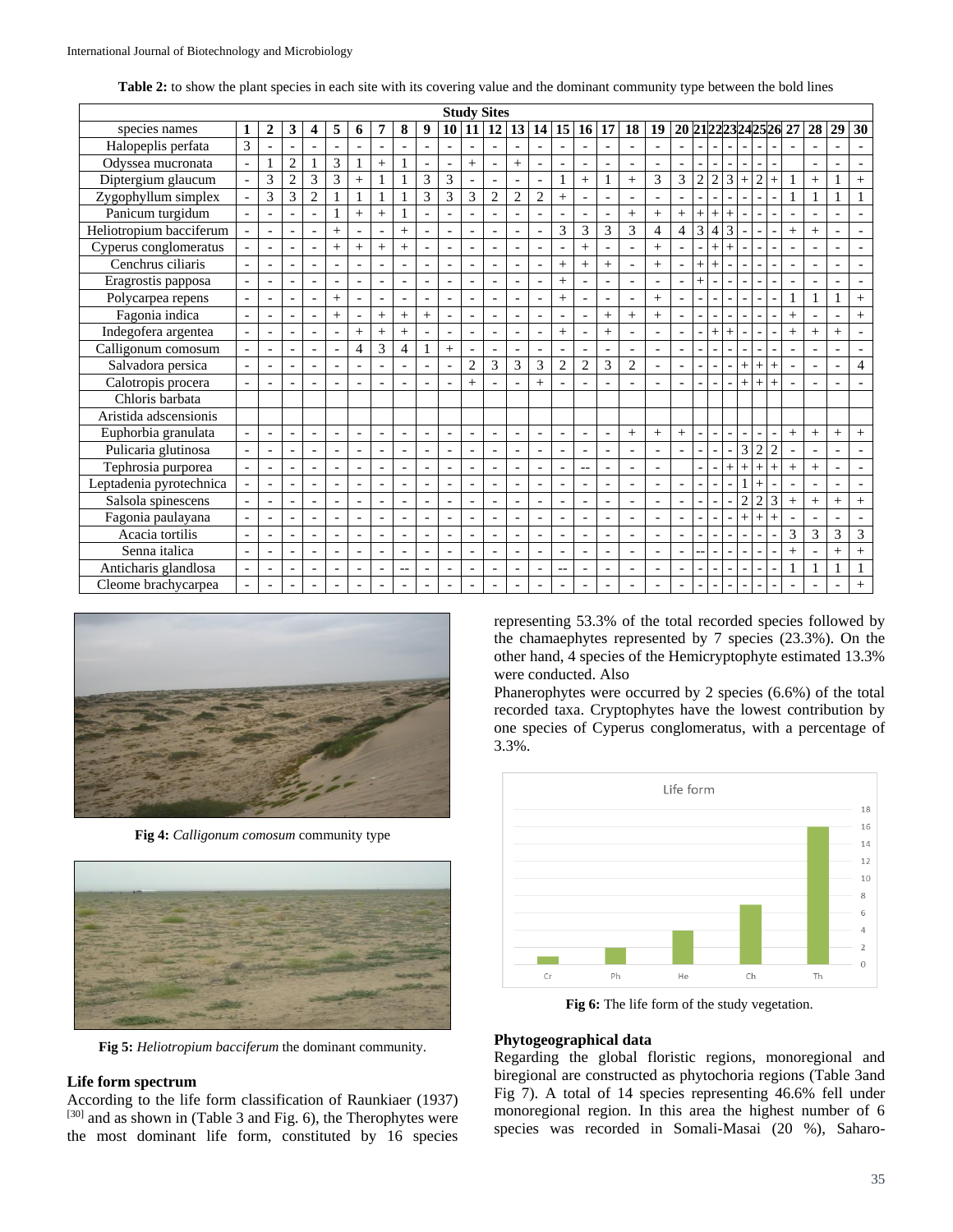Arabian, Sudano-Zambezian and Pantropic are represented with two species  $(6.6\%)$  each, whereas the lowest one which estimated by one species of each recoded in Afro-mountain and Iran-Turan regions. Biregional area included the larger number of species (16 species with 53.3%). Also in this region, 8 species (26.6%) shared by Saharo-Arabian and

Sudano-Zambezian, Saharo-Arabian and Iran-Turan represented with 4 species (13.3%), Saharo-Arabian and Saharo-Sindian were represented with 2 species (6.6%) whereas the lowest are represented in Saharo-Arabian and tropical as well as Saharo-Arabian and Somali-Masai regions by only one species (3.3%) each.



**Fig 7:** Phytogeographical represents at study area.

## **Discussion**

A total of 30 plant species belonging to 28 genera and 18 families were recorded from study area. The floristic analysis revealed four most families of Poaceae, Chenopidaceae, Zygophyllaceae and Cleomeaceae abundant in the study area. These findings were in accordance with those of Al-Gifri and Hussein. (1993) <sup>[4]</sup>, Saeed and Saleh (2007) <sup>[32]</sup>. The abundance of the Annual might be due to water availability, including annual precipitation and soil properties, Saeed and Alsubai (2001)<sup>[33]</sup>.

Nine plant dominant community types were identified and described with varying degrees of species richness, evenness and diversity. The ninth plant community (*Acacia tortilis*) exhibited the highest richness (9 species). The increase in the number of samples increased the species encountered (Al-Gifri and Hussein 1993 and Gabali & Al-Gifri 1991)<sup>[4, 15]</sup>. The community types *Halopeplis perfoliata* (I) and *Zygophyllum simplex* (III) appeared with the lowest species richness, that they represented species from only two and three sample plots respectively. This result could be attributed to variations in their environmental gradients that can limit the ecological distributions of plant species (Lulekal, 2014)  $^{[25]}$ . Moreover, the area covered by these plants was large in size and occupied vast area of the quadrates.

On the other hand, *Senna italica,, Odyssea mucronata, Acacia tortilis, Heliotropium bacci, Cleome viscosa, Halopeplis perfoliata, Cyperus conglomeratus* and *Zygophyllum simplex* were recorded from the sample plots of the study area, this result matches that of Al-Gifri and Hussein (1993)<sup>[4]</sup>, as well as, the association of various species in plant communities (I) *Halopeplis perfoliata* and (11I) *Zygophyllum simplex* is in agreement with Kurschner *et al* (1998)<sup>[24]</sup>.

Life forms were diverse and the vegetation is sparse; therophyte were dominant, referring to the ephemeral (or annual) vegetation that can be accompanied by permanent plant growth depending on the amount of precipitation in a given year as indicated with the finding of Al-Gifri (2006)<sup>[6]</sup>. Moderate cover abundance in the study area may be due to the soil mobility, as indicated by Al-Gifri and Hussein (1993)<sup>[4]</sup> in their studies along the roadside from Aden to Sheikh Salem (Abyan), Yemen. The intermediate diversity in the study area appears to be due to abiotic factors (temperate rainfall and soil fertility), so the phytoclimate of the study area was classified as thero-chamophytic type.

The dominance of therophytes over other life forms is seen to be an outcome of hot dry climate, topographic variation, human and animal interference (Al-Gifri, 2006 and Saleh  $2006$ ) <sup>[6, 35]</sup>. The high contributions of therophytes lead to adjustment of the flora to water balance. These results are in accordance with several reports proceeded in different regions of Yemen by Alhawshabi *et al*. (2017) Gabali & Al-Gifri (1991) Ibrahim *et al*., (2018) [7, 15, 20] .

Biregional area of the Saharo-Arabian, Sudano-Zambezian chorotype were dominated than monoregional area, which is in accordance with Al-Gifri  $(2006)$  [5]. It represented less than one third of the total species (26.66%), because this area is mainly deserted and located within the Saharo-Sindian belt. This result was confirmed by the evidence: Saharo-Arabian, Sudano-Zambezian chorotypes percentages reduced due to moving to the north area and are replaced by Mediterranean and Irano-Turanian area (Danin and Plitman, 1987; Abd El-Ghani and Amer, 2003)<sup>[12, 2]</sup>.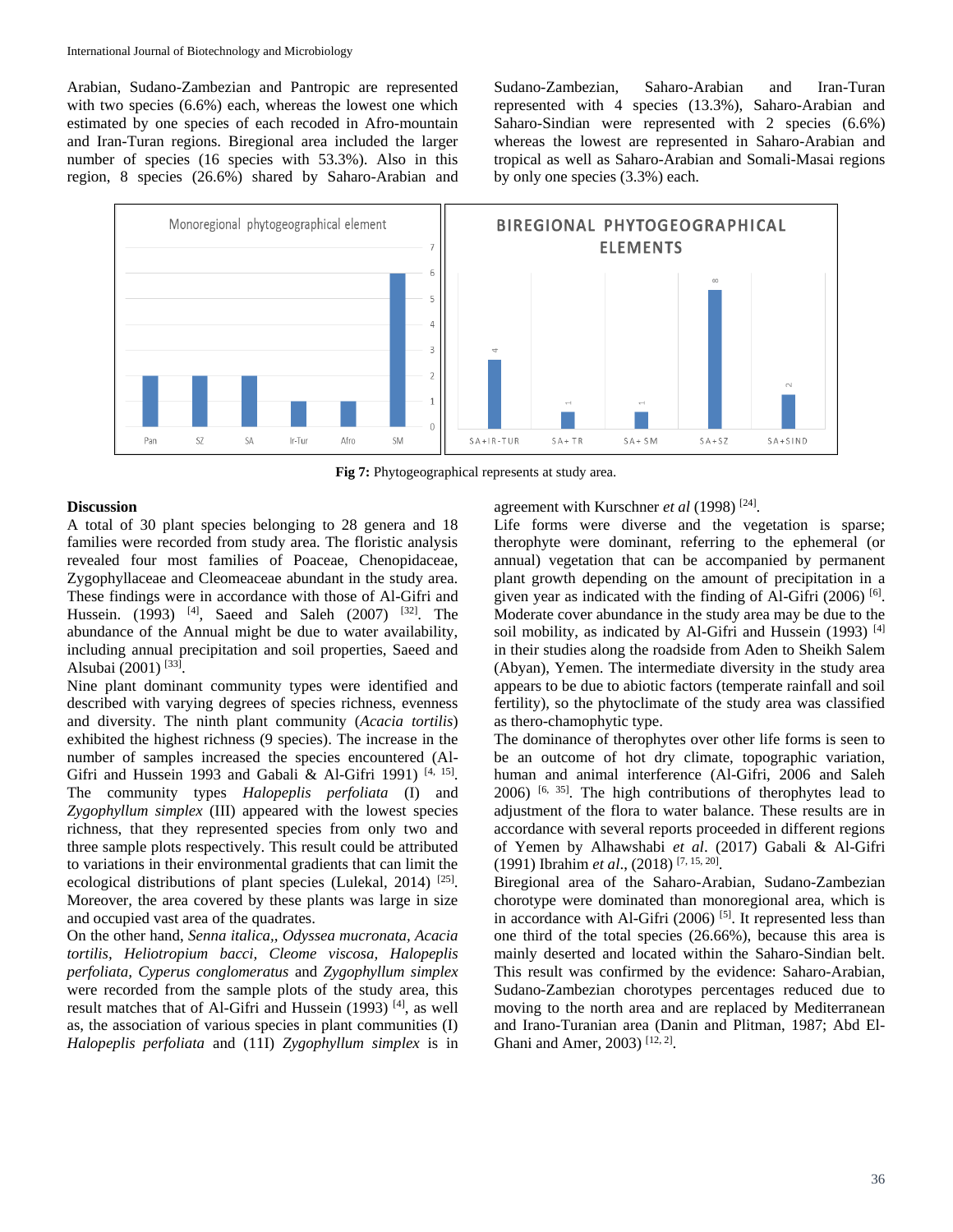| Family           | <b>Species</b>          | Life form | Habit      | <b>Life Span</b> | Chorotype   |  |  |
|------------------|-------------------------|-----------|------------|------------------|-------------|--|--|
| Amaranthaceae    | Aerva javanica          | Ch.       | Sub-shrub  | Per              | $SA+ Ir-Tr$ |  |  |
| Asclepdiaceae    | Calotropis procera      | nanoPh    | Small Tree | Per              | $SA+ Ir-Tr$ |  |  |
|                  | Leptadenia pyrotechnica | Ch.       | shrub      | Per              | $SA+Ir-Tr$  |  |  |
| Asteraceae       | Pulicaria glutinosa     | He        | herb       | Per              | <b>SM</b>   |  |  |
| Boraginaceae     | Heliotropium bacciferum | He        | Herb       | Per              | <b>SM</b>   |  |  |
| Caesalpiniaceae  | Senna italica           | Ch.       | Sub-shrub  | Per              | $SA+SZ$     |  |  |
| Capparaceae      | Diptergium glaucum      | Th        | Herb       | Annual           | $SA+SZ$     |  |  |
| Caryophyllaceae  | Polycarpeae repens      | Th        | Herb       | Annual           | <b>SM</b>   |  |  |
| Cleomaceae       | Cleome brachycarpea     | Th        | Herb       | Ann              | $SA+TR$     |  |  |
|                  | Cleome viscosa          | Th        | Herb       | Ann              | <b>SM</b>   |  |  |
| Chenopidaceae    | Chenopodium murale      | Th        | Herb       | Ann              | $SA+Ir-Tr$  |  |  |
|                  | Halopeplis perfoliata   | He        | Herb       | Per              | SA-Sind     |  |  |
|                  | Salsola spinescens      | Ch.       | Sub-shrub  | Per              | <b>SM</b>   |  |  |
| Cyperaceae       | Cyperus conglomeratus   | Cr        | Herb       | Per              | <b>SA</b>   |  |  |
| Euphorbiaceae    | Euphorbia granulata     | Th        | Herb       | Ann              | <b>SA</b>   |  |  |
| Mimosaceae       | Acacia tortilis         | Micro Ph. | small Tree | Per              | $SA+SZ$     |  |  |
| Papilionaceae    | Indegofera argentea     | Th        | Herb       | Ann              | $SA+SZ$     |  |  |
|                  | Tephrosia purporea      | Th        | Herb       | Ann              | SZ.         |  |  |
| Poaceae          | Aristida adscensionis   | Th        | Herb       | Ann              | $SA+SZ$     |  |  |
|                  | Cenchrus ciliaris,      | Th        | Herb       | Ann              | Pan         |  |  |
|                  | Chloris barbata         | Th        | Herb       | Ann              | SZ          |  |  |
|                  | Eragrostis papposa      | Th        | Herb       | Ann              | Pan         |  |  |
|                  | Odyssea mucronata       | Ch.       | Herb       | Per              | SA-SM       |  |  |
|                  | Panicum turgidum        | He        | Herb       | Per              | $SA+SZ$     |  |  |
| Polygonaceae     | Calligonum comosum      | Ch.       | Sub shrub  | Per              | $Ir-Tr$     |  |  |
| Salvadoraceae    | Salvadora persica       | Ch.       | shrub      | Per              | $SA+SZ$     |  |  |
| Scrophulariaceae | Anticharis glandlosa    | Th        | Herb       | Ann              | Afro        |  |  |
| Zygophyllaceae   | Fagonia indica          | Th        | Herb       | Ann              | SA+Sind     |  |  |
|                  | Fagonia paulayana       | Th        | Herb       | Ann              | $SA+SZ$     |  |  |
|                  | Zygophyllum simplex     | Th        | Herb       | Ann              | <b>SM</b>   |  |  |

**Table 3:** Collected plant species with their families, life forms and chorotypes. Ph., Phanerophytes; Ch., chamaephytes; Cr, Cryptophytes; H, hemi-cryptophytes and Th, therophytes, per=perennial, Ann=Annual, IT=Irano-Turanian, PAN=Panatropical, SA= Saharo-Arabian, SZ=Sudano-Zambezian and TR=Tropical, SM= Somali- Masai

# **Conclusions**

The floristic composition and community structure along the study area is mainly determined by climatic condition, but it is strongly influenced by the human and its animal's activities, which disturbed the equilibrium of the ecosystem and implicitly affected the entire vegetation types. The results here obtained reflect the physiognomy, floristic composition, and ecology of this plant community in the area, show how poor and delicate the vegetation of the study area.



**Fig 8:** Bee Hives in *Diptergium glaucum* community type area.



**Fig 9:** The vegetation is source of fodder for nomad's cattles

## **References**

- 1. Abd El-Ghani M, Abd El-Khalik K. Floristic diversity and phytogeography of the Gebel Elba national park, southeast Egypt. Turk. J Bot. 2006; 30:121-136.
- 2. Abd El-Ghani M, Amer WM. Soil-vegetation relationships in a coastal desert plain of southern Sinai,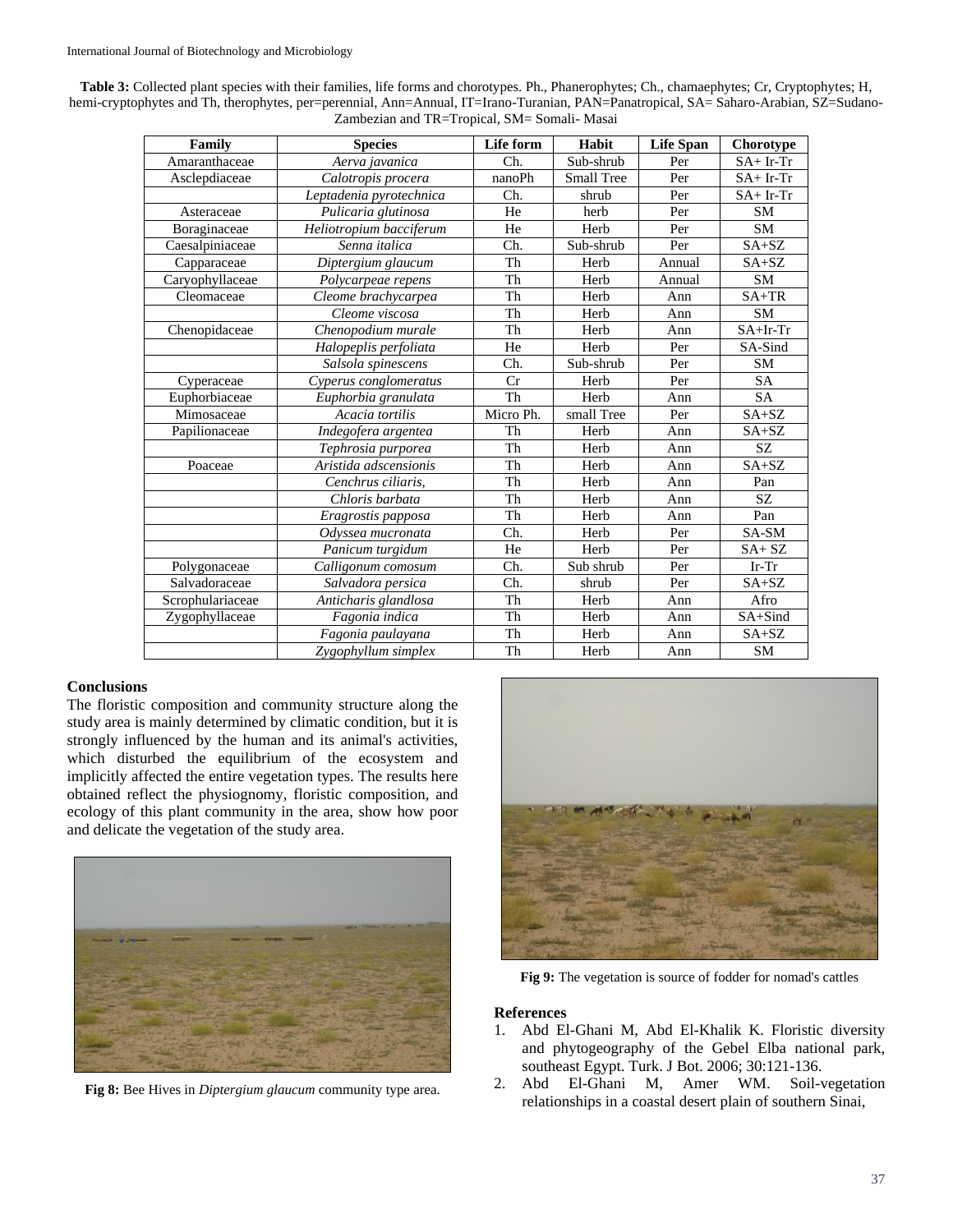Egypt. J of Arid Environments. 2003; 55:607-28.

- 3. Al Khulaidi AA. Environmental and human determinates of vegetation distribution in the Hadhramaut region, Republic of Yemen. A thesis submitted for the degree of Doctor of Philosophy School of Geo Sciences University of Edinburgh, 2006.
- 4. Al-Gifri A, Hussein MA. Plant Communities along the road from Aden to Sheikh Salem (Abyan). Feddes. Report. 1993; 104:267-270.
- 5. Al-Gifri AN. Contribution to the vegetation of Hadhramaut, Yemen. J of Natural & Applied Sciences. 2006; 10(2):291-297.
- 6. Al-Gifri AN, Wadie A Saeed. Vegetation cover and its role in water equilibrium conservation in Yemen. 1st Yemeni workshop for water, Faculty of oil and Minerals, (Shabwa. 1997; (8-10):12. University of Aden.
- 7. Al-Hawshabi1 OSS, Al-Meisari MAS, MI El-Naggar. Floristic composition, life-forms and biological spectrum of Toor Al-Baha District, Lahej Governorate, Yemen. Current Life Sciences. 2017; 3(4):72-91.
- 8. Ayyad MA, El-Ghareeb R. Salt marsh vegetation of the western Mediterranean desert of Egypt. Vegetatio. 1982; 49:3-19.
- 9. Barbourm G, Burk JH, Pitts WD. Terrestrial Plant Ecology. 2<sup>nd</sup> ed. Massachusetts: Benjamin/Cummings, 1987.
- 10. Batanouny KH. Vegetation along Jeddah-Mecca road: pattern and process affected by human impact. Journal of Arid Environments. 1979; 2:21-30.
- 11. Batanouny KH. Plants in the deserts of the Middle East. Springer-Verlag, Heidelberg, 2001.
- 12. Braun-Blanquet J. Pflanzensoziologie: Grundzüge der Vegetationskunde. 3. Auflage. Springer, New York, 1964, 865 p.
- 13. Danin A, Plitman U. Revision of the plant geographical territories of Israel and Sinai. Plant Systematics and Evolution. 1987; 156:43-53.
- 14. El-Bana MI, Li ZQ, Nijs I. Role of host identity in effects of phytogenic mounds on plant assemblages and species richness on coastal arid dunes. Journal of Vegetation Sciences. 2007; 18:635-644.
- 15. Gabali SA, AI-Gifri AN. A survey of the vegetation of Hadhramaut, Yemen*.* Frag. Flor. Geobotanica. 1991; 36:127-134.
- 16. Evenari M. The desert environment, in M. Evenari, I. Noy-Meir and Goodall DW (eds.) Ecosystems of the World. 1985; 12:1-23.
- 17. Halwagy R, Moustafa AF, Kamel SM. On the ecology of the desert vegetation in Kuwait. Journal of Arid Environments. 1982; 5:95-107.
- 18. Hussein MA, Saeed WA, Al-Gifri AN. Vegetative composition of wadi Mararah, Hawf, Almaharah, Yemen. J of Natural & Applied Sciences. 2009; 13(2):309-321**.**
- 19. Hussein MA, Wadie AG Saeed, Amirah A Awadh. Vegetative composition of plain and lower plateaus of the Costal Area of Abyan Gov. Yemen. Univ. Aden. J Nat and Appl. Sc. 2006; 10(3):439-446.
- 20. Ibrahim HM, Al-Quhbi HA, Murshed AA, Al-Gifri AN. Influence of the African paleotropical floristic categories on the flora of high-altitude Mountains in Yemen: case study of Jabal An-Nabi Shuáyb, Sana'a, Yemen. Phytologia Balcanica. 2018; 24(1):75-85.
- 21. Kassas M, Girgis WA. Habitat and plant communities in the Egyptian desert. V. The limestone plateau. Journal of Ecology. 1964; 52:107-119.
- 22. Kassas M. On the ecology of the Red Sea coastal land. Journal of Ecology. 1957; 45:187-203.
- 23. Kent M, Coker P. Vegetation Description and Analysis: A practical approach. John Wiley and Sons, New York, 1992, 363.
- 24. Kürschner H, Al-Gifri AN, Al-Subai MY, Rowaishad AK. Vegetation patterns within coastal saline in southern Yemen. – Feddes Rep. 1998; 109:147-159.
- 25. Lulekal E. Plant Diversity and Ethno botanical Study of Medicinal Plants in Ankober District, North Shewa Zone of Amhara Region, Ethiopia, and Ph.D. Dissertation. Addis Ababa University, Ethiopia, 2014.
- 26. Maarel E. Transformation of cover-abundance values in phytosociology and its effects on community similarity. Vegetation. 1979; 39:97-114.
- 27. Mcnaughton S, Wolf L. General Ecology. Holt, Rinehart and Winston, Inc. New York, 1973.
- 28. Nuta IS, Niculescu M. Phytosociology, Distribution and Ecology of a Willow Community with False Tamarisk from the Lotru Valley (Romanian Carpathians). Not Bot Horti Agrobo. 2019; 47(3):621-628. DOI:10.15835
- 29. Orshan G. The desert of the Middle East. In: Evenari M, Noy-Meir I & and Goodall DW (eds.) Ecosystems of the World. 1986; 12:1-28.
- 30. Raunkiaer C. Life forms of plants and statistical plant geography. Oxford: Clarendon Press, 1937.
- 31. Ricklefs RE. Ecology. Third Edition. W. H. Freeman and Company, New York, 1990.
- 32. Saeed WA, Hana A, Rahman Saleh Ali. Survey study of plant Vegetation in the low lands and Costal Area of Aden – Gov. Yemen. J of Natural & Applied Sciences, 2007.
- 33. Saeed WA, Al-Subai MY. The Effect of the different environmental factors the structure on the vegetation cover in the coastal plants in Abyan Governorate, Yemen. J of Natural & Applied Sciences. 2001; 5(1):71-83.
- 34. Saeed WA, Hussein MA, Al-Subai MY. Vegetation alone g the road Demghout –Sarfit of (Al-Mahara- gove.).The Yemeni Scientific research Association. Science Conference, 2001. Sanna. 11-13 October. 2001-Yemen**,** 2000.
- 35. Saleh HA. Plant Vegetation of the Coastal and Low Land Area in Aden Governorate. MSc. Thesis, Biology Dept., Faculty of Science and Education, University of Aden, Yemen, 2006.
- 36. Saleh HA. Vegetation of Wadi Tuban, Lahej Governorate, Republic of Yemen. Ph.D. Thesis, Dept. of Biology, Faculty of Science, Sana'a University, 2016.
- 37. Shaltout KH, El-Kady HF, Al-Sodany YM. Vegetation